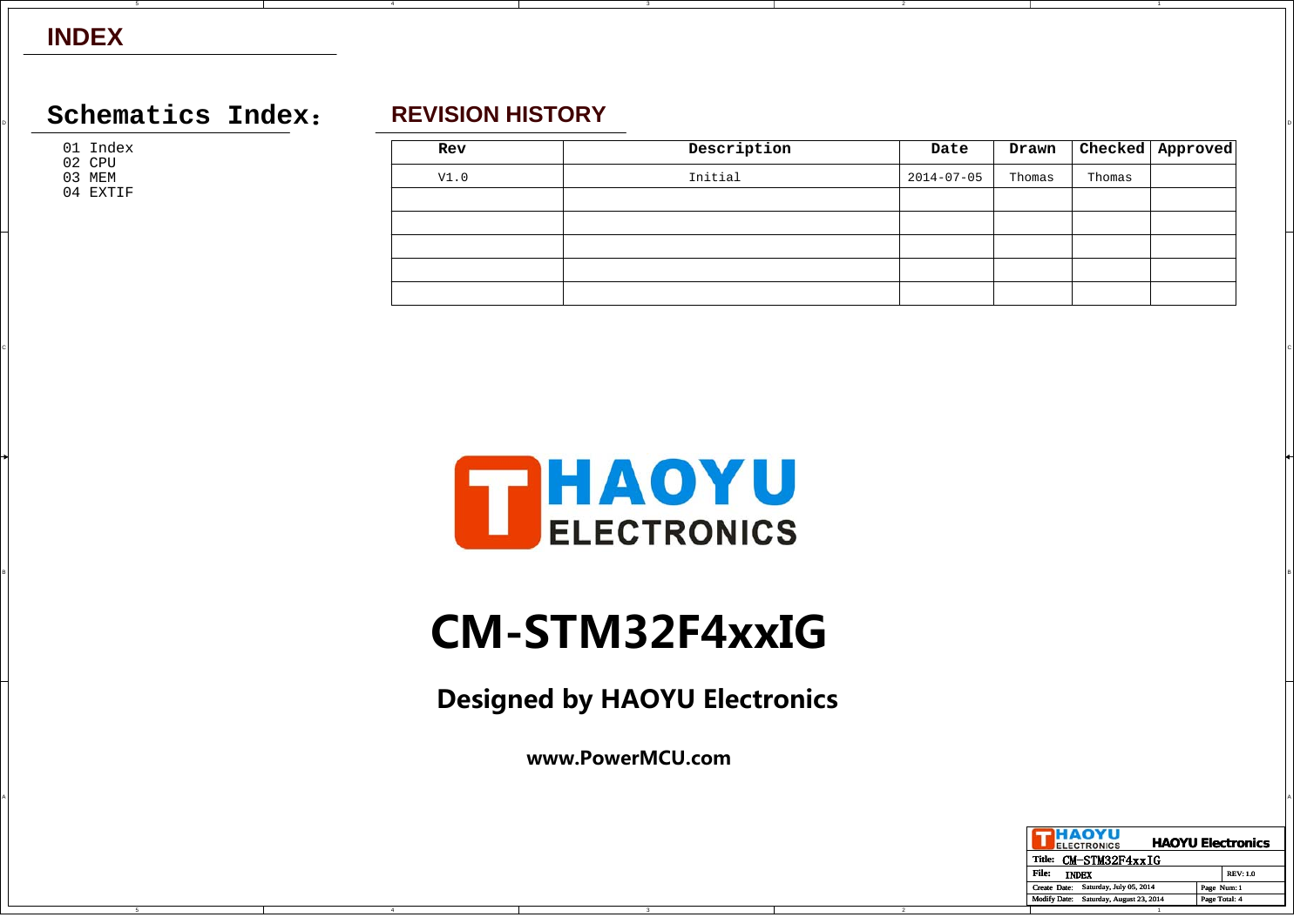



D

C

B

A













4

 $\frac{1}{\sin D}$ 

VCC-3V3

C28 10uFC0805 R6 0RR0603





ኅ

2

1

1

Modify Date: Saturday, August 30, 2014 Page Total:

Page Num: 2

4

3

ว

RESET

C32 104 C0603 RESET

VCC-3V3

R5 10KR0603

GND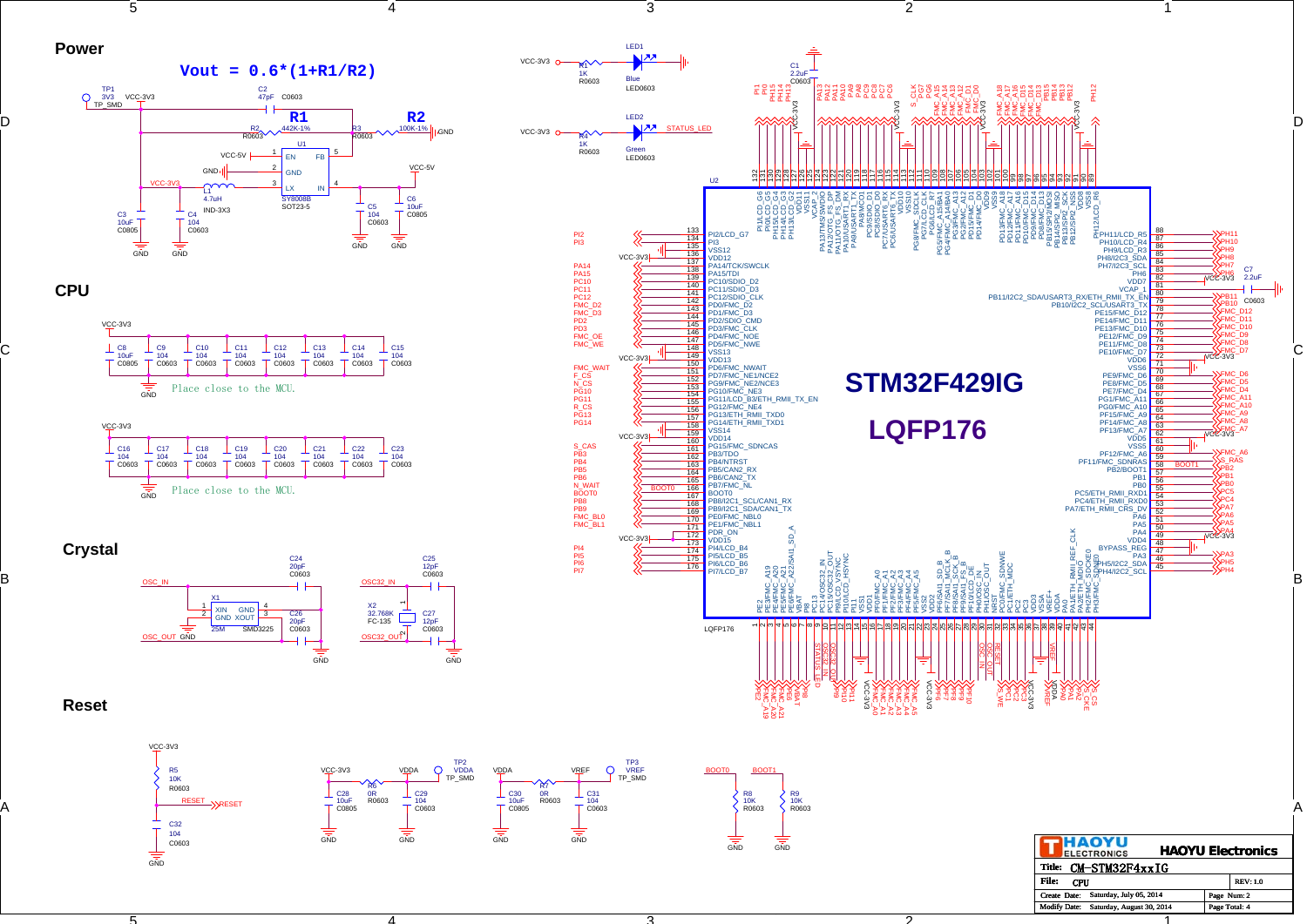

D

C

B

A

#### Place close to the NAND FLASH

**HAOYU Electronics ELECTRONICS Title:** CM-STM32F4xxIG **File:** Memory REV: 1.0 Create Date: Saturday, July 05, 2014 Page Num: 3 Modify Date: Saturday, August 30, 2014 | Page Total: 4